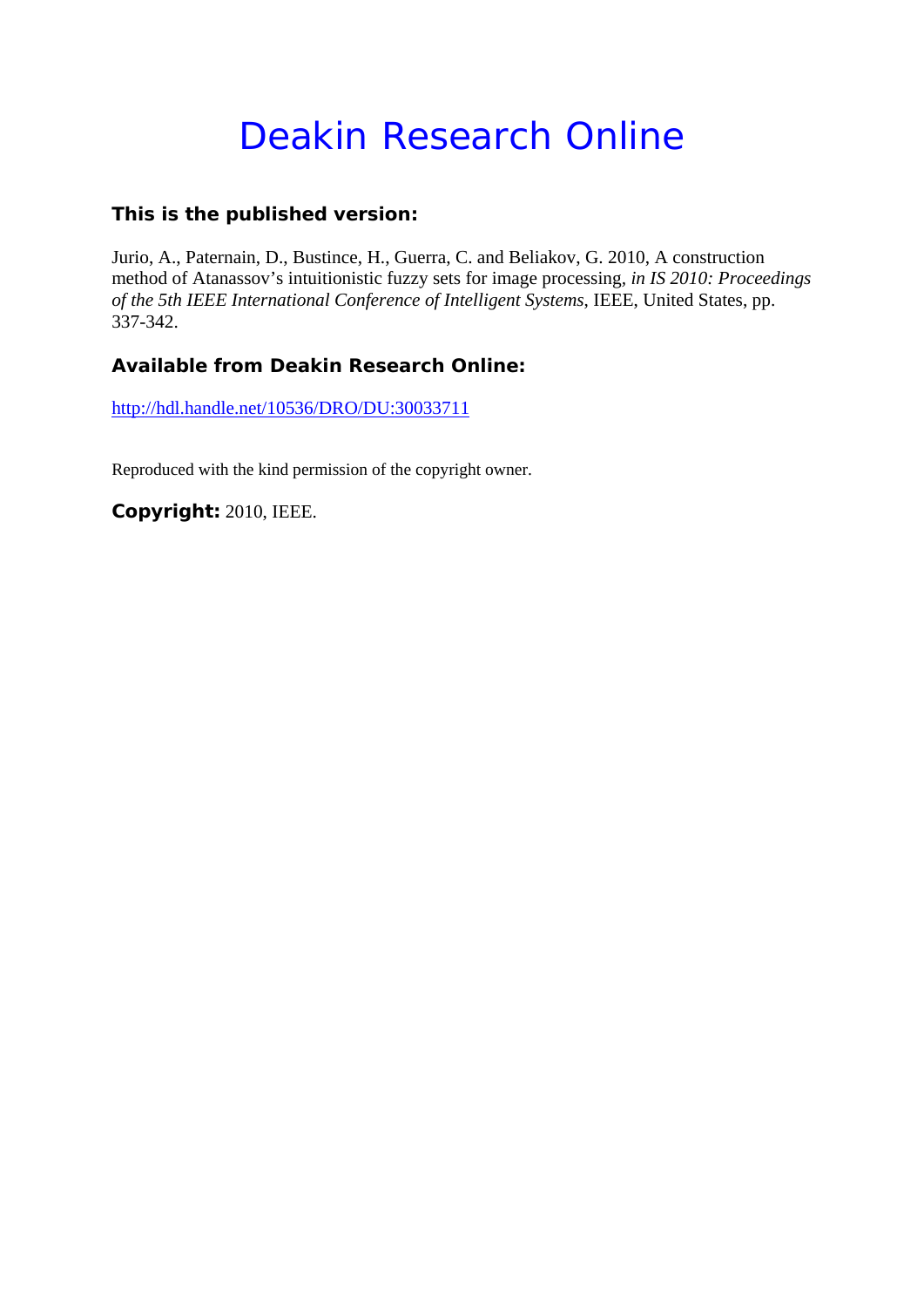# A construction method of Atanassov's Intuitionistic Fuzzy Sets for image processing

A. Jurio, D. Paternain, H. Bustince, C. Guerra Departamento de Automática y Computación Public University of Navarra 31006 Pamplona, Spain {aranzazu.jurio,daniel.paternain,bustince,carlos.guerra}@unavarra.es

*Abstract***—In this work we introduce a new construction method of Atanassov's intuitionistic fuzzy sets (A-IFSs) from fuzzy sets. We use A-IFSs in image processing. We propose a new image magnification algorithm using A-IFSs. This algorithm is characterized by its simplicity and its efficiency.**

### I. INTRODUCTION

Image scaling is a basic operation in digital image processing. There exist two scaling procedures: magnification and reduction. Image magnification consists in enlarging the resolution of an image [15], [17], [18] while image reduction diminishes it. In this work we focus on image magnification (also called image enlargement).

Our aim is, for a given image, to build a new image of greater dimension such that each area or block of the new image reflects the same relation of intensities than each pixel in the original image had with its neighborhood.

The most commonly used techniques for image magnification are interpolation based. They include nearest neighbour, bilinear interpolation, splines or wavelets [1]. Moreover, image magnification has also been treated with other techniques: fuzzy transform [16] or edge fitting model [14].

In this work we present a new simple and computationally efficient method for image magnification. Our proposal makes use of Atanassov's intuitionistic fuzzy sets [2], [3] and  $K_{\alpha}$ operator [10]. These sets are used in image processing in fields such as segmentation [12], image contrast [8] or edge detection[11] and in pattern recognition [19].

We also present a construction method of Atanassov's intuitionistic fuzzy sets from a fuzzy set with a predetermined indeterminacy index for each element of the resulting set. We are going to understand this index as a measure of the variation of intensities in the neighborhood of each considered pixel. The relation between intensities in the original images is translated into the amplified image by means of the  $\alpha$ parameter in  $K_{\alpha}$  operator.

This work is organized as follows: first, in Section 2 we recall some preliminary definitions . In Section 3, we present the construction method of A-IFSs. Later, in Section 4 we show the image magnification algorithm. We finish with some experimental results in Section 5 and some conclusions in Section 6.

G.Beliakov School of Information Technology Deakin University Burwood 3125, Australia gleb@deakin.edu.au

## II. PRELIMINARIES

Let  $U$  be an ordinary finite non-empty set. An *Atanassov's Intuitionistic Fuzzy Set* (A-IFS) [2], [3] in  $U$  is an expression  $A$  given by

$$
A = \{(u_i, \mu_A(u_i), \nu_A(u_i)) | u_i \in U\}
$$
 (1)

where

 $\mu_A: U \rightarrow [0,1]$ 

 $\nu_A:U\to[0,1]$ 

satisfy the condition:  $0 \leq \mu_A(u_i) + \nu_A(u_i) \leq 1$  for all  $u_i$  in  $U$ .

The numbers  $\mu_A(u_i)$  and  $\nu_A(u_i)$  denote respectively the degree of membership and the degree of non-membership of the element  $u_i$  in set A. We will represent as  $A$ - $IFS(U)$  the set of all Atanassov's Intuitionistic Fuzzy Sets in U.

The following expression is defined for all  $A, B \in A$ -IFSs(U):  $A \leq B$  if and only if  $\mu_A(u_i) \leq \mu_B(u_i)$  and  $\nu_A(u_i) \geq \nu_B(u_i)$  for all  $u_i$  in U.

We know that fuzzy sets are represented exclusively by the membership function,

$$
A_F = \{(u_i, \mu_{A_F}(u_i)) | u_i \in U\}
$$

where  $\mu_{A_F}: U \to [0,1]$ . We will denote as  $F S s(U)$  the set of all fuzzy sets in U.

Atanassov defined the *intuitionistic fuzzy index* of an element  $u_i$  in A as

$$
\pi_A(u_i) = 1 - \mu_A(u_i) - \nu_A(u_i)
$$

Naturally, if the set A considered is fuzzy, then  $\pi_A(u_i)$  =  $1 - \mu_A(u_i) - \nu_A(u_i) = 1 - \mu_A(u_i) - 1 + \mu_A(u_i) = 0.$ Let us denote by  $L^*$  the set of all pairs such that

$$
L^* = \{(x, y) | (x, y) \in [0, 1] \times [0, 1] \text{ and } x + y \le 1\}.
$$

The smallest element of  $L^*$  is  $0_{L^*} = (0, 1)$  and the greatest one is  $1_{L^*} = (1, 0)$ .

In [4] Atanassov defined the  $K_{\alpha}$  operator, that associates a fuzzy set to an Atanassov's intuitionistic fuzzy set. This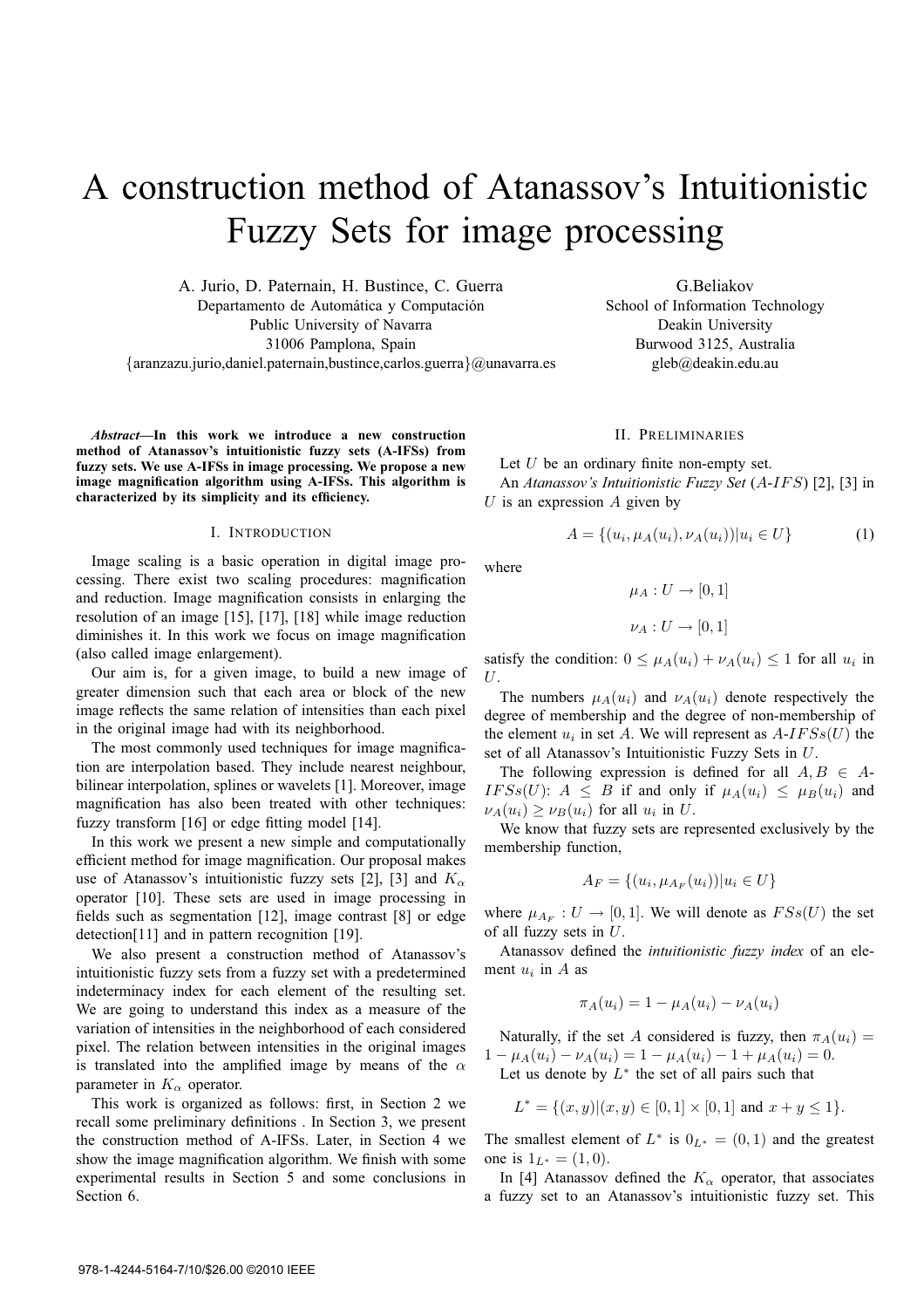operator has been widely studied in [10]. Let  $\alpha \in [0,1]$  y and  $\pi(u_i) = 0.2, \delta(u_i) = 1$  for all  $u_i \in U$ . By Corollary 1 we  $A \in A$ -*IFSs(U)*. Then the operator  $K_{\alpha}$  is given by

$$
K_{\alpha}(A) =
$$
  
{ $(u_i, \mu_A(u_i) + \alpha \pi_A(u_i), \nu_A(u_i) + (1 - \alpha)\pi_A(u_i)) | u_i \in U$ }

Clearly,  $K_{\alpha}(A)$  is a fuzzy set.

*Proposition 1:* For all  $\alpha, \beta \in [0, 1]$  and  $A, B \in$  $A-IF S<sub>s</sub>(U)$ , it is verified that

- (a) If  $\alpha \leq \beta$ , then  $K_{\alpha}(A) \leq K_{\beta}(A)$ .
- (b) If  $A \leq B$  then  $K_{\alpha}(A) \leq K_{\alpha}(B)$ .
- (c)  $K_{\alpha}(K_{\beta}(A)) = K_{\beta}(A)$ .

*Proposition 2:* For all  $A \in A-IFSS(U)$ , the family  ${K_{\alpha}(A)}_{\alpha\in[0,1]}$  is totally ordered.

# III. CONSTRUCTION OF ATANASSOV'S INTUITIONISTIC FUZZY SETS WITH FIXED INDETERMINACY INDEX

In this section we propose a method of construction of Atanassov's intuitionistic fuzzy sets. Its importance lays on the fact that we build Atanassov's intuitionistic fuzzy sets such that the indeterminacy index for each element is fixed beforehand. Moreover, we represent with the indeterminacy index the uncertainty of experts in choosing the membership and non membership degrees of each element.

*Proposition 3:* The mapping

$$
\mathcal{F} : [0,1]^2 \times [0,1] \to L^*
$$
 given by  
\n
$$
\mathcal{F}(x, y, \delta) = (\mathcal{F}_{\mu}(x, y, \delta), \mathcal{F}_{\nu}(x, y, \delta))
$$
 where  
\n
$$
\mathcal{F}_{\mu}(x, y, \delta) = x(1 - \delta y)
$$
  
\n
$$
\mathcal{F}_{\nu}(x, y, \delta) = 1 - x(1 - \delta y) - \delta y
$$

satisfies that:

- 1) If  $y_1 \leq y_2$  then  $\pi(\mathcal{F}(x, y_1, \delta)) \leq \pi(\mathcal{F}(x, y_2, \delta))$  for all  $x, \delta \in [0, 1];$
- 2)  $\mathcal{F}_{\mu}(x, y, \delta) \leq x \leq 1 \mathcal{F}_{\nu}(x, y, \delta)$  for all  $x \in [0, 1]$ ;
- 3)  $\mathcal{F}(x, 0, \delta) = (x, 1 x);$
- 4)  $\mathcal{F}(0, y, \delta) = (0, 1 \delta y);$
- 5)  $\mathcal{F}(x, y, 0) = (x, 1 x);$
- 6)  $\pi(\mathcal{F}(x, y, \delta)) = \delta y$ .

*Theorem 1:* Let  $A_F \in FSS(U)$  and let  $\pi, \delta : U \to [0, 1]$ be two mappings. Then

$$
A = \{ (u_i, \mathcal{F}(\mu_{A_F}(u_i), \pi(u_i), \delta(u_i))) | u_i \in U \}
$$

is an Atanassov's intuitionistic fuzzy set.

*Corollary 1:* In the setting of Theorem 1 if for every  $u_i \in U$ we take  $\delta(u_i) = 1$  then

$$
\pi(u_i) = \pi(\mathcal{F}(\mu_{A_F}(u_i), \pi(u_i), 1)).
$$

Notice that under the conditions of Corollary 1 the set  $A$  is given as follows:

$$
A = \{ (u_i, \mu_{A_F}(u_i)(1 - \pi(u_i))),
$$
  

$$
1 - \mu_{A_F}(u_i)(1 - \pi(u_i)) - \pi(u_i)) | u_i \in U \}
$$

*Example* 1: Let  $U = \{u_1, u_2, u_3, u_4\}$  and let  $A_F \in$  $F S s(U)$  given by

$$
A_F = \{(u_1, 0.2), (u_2, 0.8), (u_3, 1), (u_4, 0.5)\}
$$

obtain the following Atanassov's intuitionistic fuzzy set:

$$
A = \{ (u_1, 0.16, 0.64), (u_2, 0.64, 0.16), (u_3, 0.80, 0.00), (u_4, 0.40, 0.40) \}
$$

#### IV. IMAGE MAGNIFICATION ALGORITHM

In this section we propose a gray-scale image magnification algorithm that makes use of Atanassov's intuitionistic fuzzy sets and  $K_{\alpha}$  operators.

In this work, we consider an image of  $N \times M$  pixels as a set of  $N \times M$  elements arranged in rows and columns. Hence we consider an image as a  $N \times M$  matrix. We denote by  $q_{ij}$ the intensity of the pixel at the position  $(i, j)$  of the Q matrix, with  $i \in \{1, \ldots, N\}, \, j \in \{1, \ldots, M\}$ . In this paper we are going to work with gray-scale images with intensities varying from 0 to 255. The intensity of each element of the matrix,  $q_{ij}$ , has a value in [0, 1] that will be calculated by normalizing it by 255.

The purpose of this algorithm is: given an image Q of dimension  $N \times M$  we are going to build a new image of dimension  $N' \times M'$  with  $N' = n \times N$ ,  $M' = n \times M$  and  $n \in \mathbb{N} - \{0\}.$ 

The algorithm consists of the following steps:

- (A) We choose a parameter  $\delta \in [0, 1]$ .
- (B) For each pixel  $(i, j)$  in the image Q, we are going to fix a net (matrix) of dimension  $n \times n$  centered on that pixel.
- (C) For each pixel we are going to calculate the difference between the biggest and the smallest intensities in the net, that we denote by W.
- (D) To each pixel  $(i, j)$  of the image we are going to associate the intuitionistic pair :

$$
\mathcal{F}(q_{ij}, W, \delta) = (q_{ij}(1 - \delta \cdot W), 1 - q_{ij}(1 - \delta \cdot W) - \delta \cdot W).
$$

In Figure 1 we show an example. For the  $5 \times 5$  image, we want to build a magnified image of dimension  $15 \times 15$  ( $n = 3$ ). We fix  $\delta = 1$ . For the pixel  $(2, 3)$  (marked in dark gray), we fix a net of dimension  $3 \times 3$  around it (marked in light gray).

| 0.7  | 0.6  | 0.65 | 0.4  | 0.41 |
|------|------|------|------|------|
| 0.66 | 0.59 | 0.6  | 0.5  | 0.46 |
| 0.62 | 0.7  | 0.6  | 0.52 | 0.48 |
| 0.6  | 0.68 | 0.55 | 0.53 | 0.5  |
| 0.63 | 0.62 | 0.52 | 0.5  | 0.5  |

Fig. 1. Example: original image

We calculate  $W$ :

$$
W = \vee (0.6, 0.65, 0.4, 0.59, 0.6, 0.5, 0.7, 0.6, 0.52) -
$$
  
 
$$
\wedge (0.6, 0.65, 0.4, 0.59, 0.6, 0.5, 0.7, 0.6, 0.52) =
$$
  
= 0.7 - 0.4 = 0.3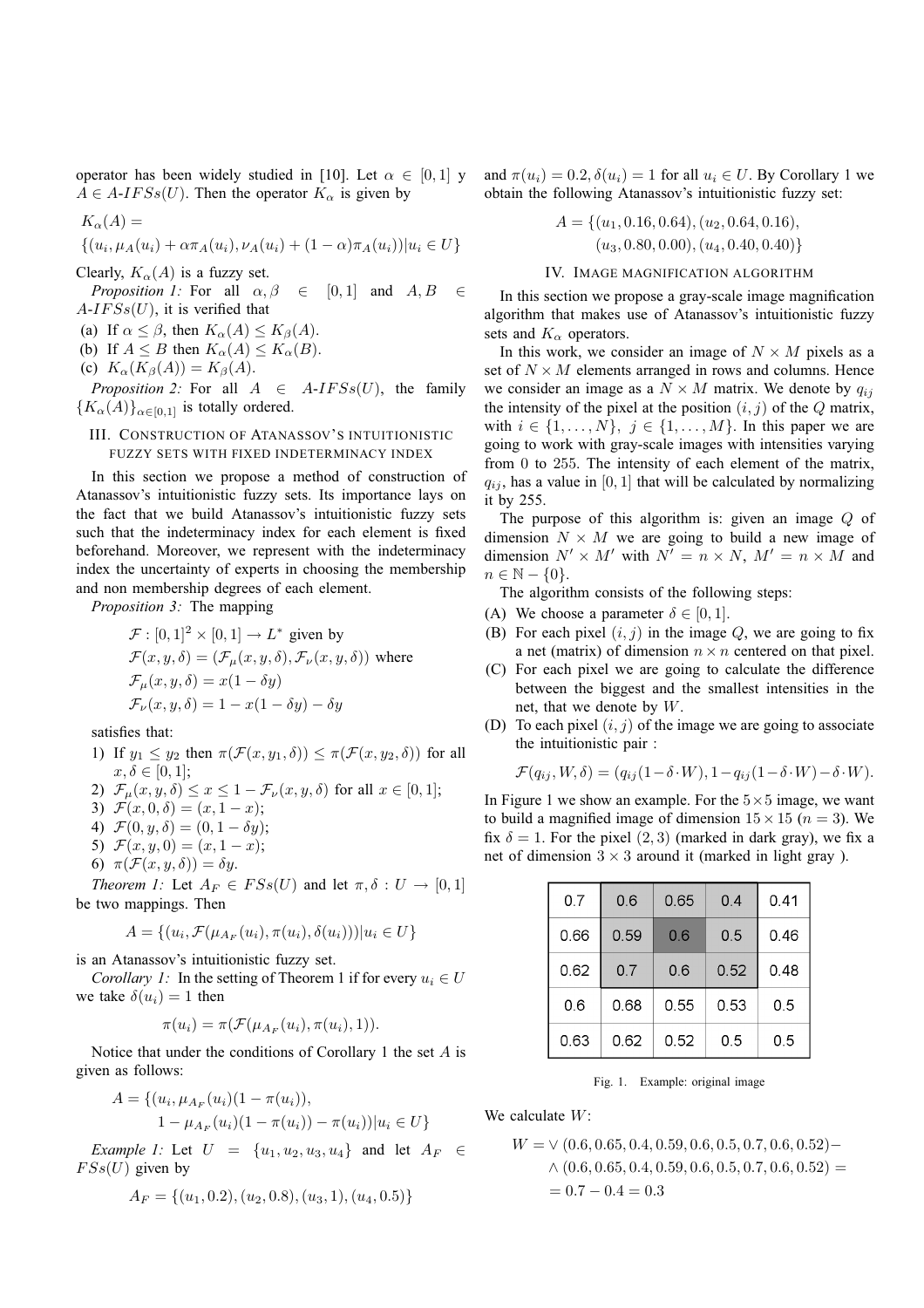Then the intuitionistic pair associated to pixel  $(2, 3)$  is given by:

$$
\mathcal{F}(0.6, 0.3, 1) = (0.42, 0.28)
$$

**Remark.** If we consider pixels in the first or the last row, or in the first or the last column, we choose the net as depicted in Figure 2.



Fig. 2. Example: net for pixels in the first or last row / column.

(E) In this step we are going to use the result of Proposition 4. We consider that this is the justification of our algorithm. *Proposition 4:* In the setting of Proposition 1, if we take  $\alpha = x$ , then

$$
K_x(\mathcal{F}(x,y,\delta)) = x
$$

for all  $x, y, \delta \in [0, 1]$ . **Proof.**  $K_x(\mathcal{F}(x, y, \delta)) = K_x((x(1-\delta y), 1-x(1-\delta y)-\delta y))$  $\delta y) = x(1 - \delta y) + x\pi(\mathcal{F}(x, y, \delta)) =$ From condition 6) in Proposition 3  $K_x(\mathcal{F}(x, y, \delta)) = x(1 - \delta y) + x \delta y = x \ \Box$ 

Next we are going to expand each pixel  $(i, j)$  in image  $Q$  building a new block of dimension  $n \times n$  centered in  $(i, j)$ .

In Figure 3 we show the result of this expansion for the pixel at  $(2, 3)$ .



Fig. 3. Expanded block for pixel (23)

By Proposition 4 we have  $q'_{kl} = q_{ij}$ , that is, in the new construction we keep the value of the original central pixel

$$
0.6 = q'_{kl} = K_{q_{ij}}((0.42, 0.28)) = 0.42 + q_{ij}0.3 = 0.6
$$

*Hence to keep the intensity of the central pixel Proposition 4 settles that* α *must be equal to the value*

*of the intensity of that pixel. We extend this reasoning for the rest of elements in the block.*

In this way, following Proposition 4 we take:

- $\alpha = q_{i-1,i-1}$ . Then  $q'_{k-1} = 0.42 + q_{i-1} = 0.3 = 0.42 + 0.6 \cdot 0.3 = 0.6$ •  $\alpha = q_{i-1j}$ . Then
- $q'_{k-1l} = 0.42 + q_{i-1j}0.3 = 0.42 + 0.65 \cdot 0.3 = 0.615$ •  $\alpha = q_{i-1j+1}$ . Then
- $q'_{k-1l+1} = 0.42 + q_{i-1j+1}0.3 = 0.42 + 0.4 \cdot 0.3 =$ 0.54  $\bullet$   $\cdots$
- $\alpha = q_{i+1j+1}$ . Then  $q'_{k+1} = 0.42 + q_{i+1} + 0.3 = 0.42 + 0.52 \cdot 0.3 =$ 0.576

In Figure 4 we show the expanded block for pixel  $(2, 3)$ of Figure 1.

| 0.6   | 0.615 | 0.54  |  |
|-------|-------|-------|--|
| 0.597 | 0.6   | 0.57  |  |
| 0.63  | 0.6   | 0.576 |  |

Fig. 4. expanded block of pixel  $q_{23}$ 

In Figure 5 we depict the result of applying the previous method to all the pixels in the image and we show the magnified image.



Fig. 5. Magnified image

Next we present an scheme of the proposed algorithm: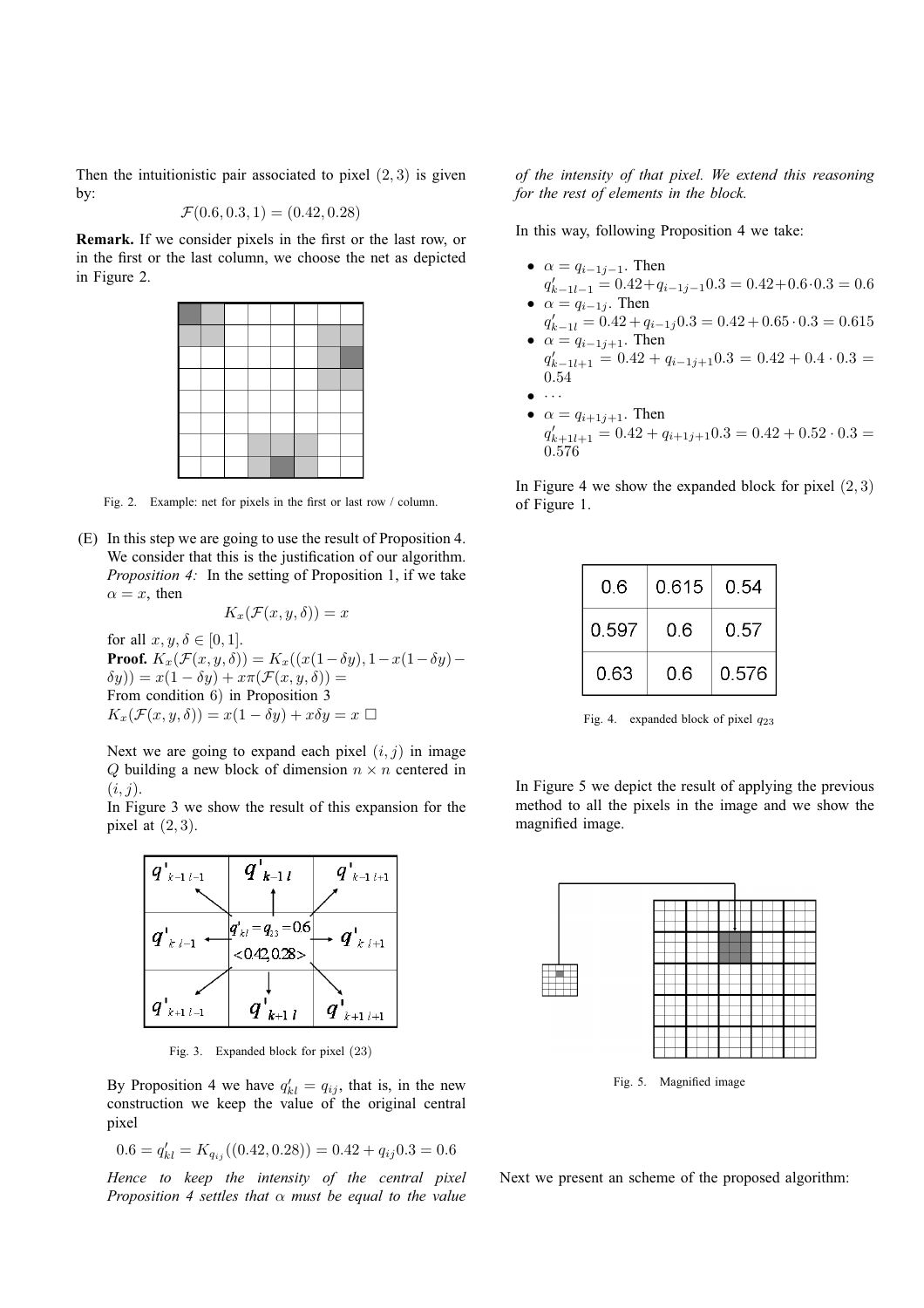- (A) Choose a parameter  $\delta \in [0, 1]$ .
- (B) For each pixel  $(i, j)$  fix a net of dimension  $n \times n$ centered on it.
- (C) For each pixel  $(i, j)$  calculate  $W$ .
- (D) To each pixel  $(i, j)$  associate the intuitionistic pair

 $(\mu_{ij}, \nu_{ij}) = \mathcal{F}_{T_P}(q, W, \delta).$ 

- (E) For each pixel  $(i, j)$  build a block of dimension  $n \times n$ . For each element  $q'$  of the block
	- (E1) Take  $\alpha$  as the value of the intensity of the element placed in the net in the same position than  $q'$ .

(E2) Take  $q' = K_{\alpha}((\mu_{ij}, \nu_{ij}))$ .

#### Algorithm 1

## V. EXPERIMENTAL RESULTS

In this section we are going to implement Algorithm 1 on three images and we are going to study the results that we obtain. We follow these steps:

- 1. We start from images of  $255 \times 255$  and we reduce them to a  $85 \times 85$  size using the reduction algorithm proposed in [9].
- 2. Next, with Algorithm 1, we magnify the images to a  $255 \times 255$  size.
- 3. Finally, we compare the images that we obtain with the original ones.

We are also going to study the effect of Algorithm 1 on the considered images when we take the values  $\delta$  =  $\{0, 0.25, 0.5, 0.75, 1\}.$ 

On the other hand, to compare the images we use the measures developed in [7], and more specifically, the expression

$$
S(Q, Q') = \frac{1}{N \times M} \sum_{i=1}^{N} \sum_{j=1}^{M} 1 - |q_{ij} - q'_{ij}|
$$
 (2)

where  $Q, Q'$  are two images of dimension  $N \times M$ .

In Figure 6 we show the original images (first column) and their reductions (second column).

*A. Specific case:*  $\delta = 0$ 

By Proposition 1, we have that

$$
F(x, y, 0) = (x, 1 - x)
$$

for all  $x, y \in [0, 1]$ . We also know that

$$
K_{\alpha}((x, 1-x)) = x
$$

for all  $\alpha \in [0, 1]$ . In this way, when we apply the magnification method taking  $\delta = 0$  we build blocks in which all the elements take the value of the central pixel (see Figure 7).

Observe that visually the quality of the images that we have obtained is not very good. This is due to the fact that for  $\delta = 0$  we loose information from the neighbourhood, that is, the reconstructed blocks do not keep the same relation than the original pixel with the surrounding ones.

Image Poli











Fig. 6. Original images and reductions

### *B. Effect of increasing the value of* δ

In this subsection we study how the obtained images vary when we increase the  $\delta$  parameter in Algorithm 1. We analyze four specific cases:  $\delta = 0.25$ ,  $\delta = 0.5$ ,  $\delta = 0.75$  y  $\delta = 1$ .

In Figure 8 we show all the test images magnifications for the considered  $\delta$  values.

Notice that when  $\delta$  increases, so does the indeterminacy index of the intuitionistic pair associated to each pixel. In this way, it also increases the range in which the intensities of pixels in each reconstructed block vary. Observe that if we take  $\delta = 1$  the quality of areas with large intensity changes (edge zones) diminishes.

To compare the obtained images with the original one we use the comparison index given in Equation 2. In Table I we show the results. We observe that the best solutions are obtained when we take intermediate values of  $\delta$ , that is, values of  $\delta$  close to 0.5.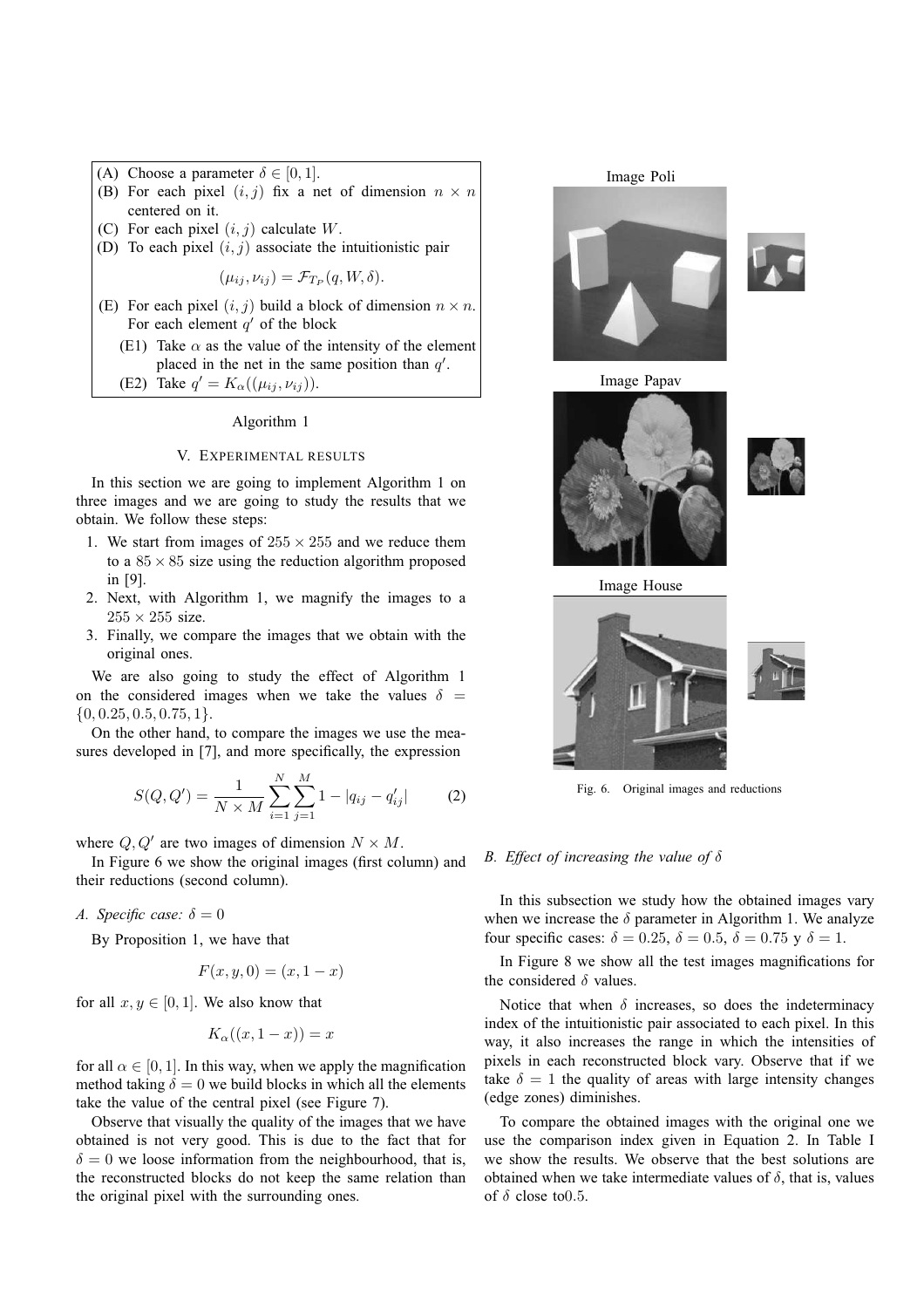

Fig. 8. Reconstructed images with different values of the parameter  $\delta$ 

TABLE I COMPARISON OF THE RECONSTRUCTED IMAGES WITH THE ORIGINAL ONE

|       | $\delta = 0$ | $\delta = 0.25$ | $\delta = 0.5$ | $\delta = 0.75$ | $\delta = 1$ |
|-------|--------------|-----------------|----------------|-----------------|--------------|
| Poli  | 0.9887       | 0.9893          | 0.9895         | 0.9895          | 0.9893       |
| Papav | 0.9785       | 0.9795          | 0.9799         | 0.9799          | 0.9796       |
| House | 0.9724       | 0.9738          | 0.9743         | 0.9742          | 0.9735       |

#### *C. Further study on the values of* δ

Next we carry on a deeper analysis of our study. Up to now, we have worked with 5 values of  $\delta$  uniformly distributed between 0 and 1. We have refined our study working with 100 values of  $\delta$  uniformly distributed between 0 and 1. In Figures 9, 10 and 11 we see the accuracy of our solutions. In the abscissa axis we show the values of parameter  $\delta$ . In the ordinate axis we show the similarities between the reconstructed images and the original ones.

With the resulting graphics we see that the best results are obtained for  $\delta = 0.6$  for Poli image,  $\delta = 0.65$  for Papav image and  $\delta = 0.57$  for House image. We also observe that reconstructions loose quality as  $\delta$  goes to zero or one, as it has been experimentally shown in subsections A y B.

# VI. CONCLUSIONS

In this work we introduce a new method of construction of Atanassov's intuitionistic fuzzy sets from fuzzy sets. We use this construction to develop a new image magnification algorithm. Contrary to the case of most of the published methods, this algorithm is not based on interpolation. Moreover, it is remarkable because of its simplicity and efficiency in time.

#### **REFERENCES**

- [1] A. Amanatiadis, I. Andreadis, A survey on evaluation methods for image interpolation, Measurement Science & Technology, 20 (10), 2009.
- [2] K. T. Atanassov, Intuitionistic fuzzy sets. In: V. Sgurev, ed., VII ITKR's Session, Sofia, June 1983 (deposed in Central Science and Technical Library, Bulgarian Academy of Sciences, 1697/84, in Bulgarian).
- [3] K. T. Atanassov, Intuitionistic Fuzzy Sets, Fuzzy Sets and Systems, 20, p.87-96, 1986.
- [4] K. T. Atanassov, More on Intuitionistic Fuzzy Sets, Fuzzy Sets and Systems, 33, p.37-45, 1989.
- [5] P. Burillo, H. Bustince, Construction theorems for intuitionistic fuzzy sets, Fuzzy Sets and Systems, 84 (3), p.271-281,1996.
- [6] H. Bustince, Construction of intuitionistic fuzzy relations with predetermined properties, Fuzzy Sets and Systems, 109 (3), p.379-403, 2000.
- [7] H. Bustince, M. Pagola, E. Barrenechea, Construction of fuzzy indices from DI-subsethood measures: Application to the global comparison of images, Information Sciences, 177, p.906-929, 2007.